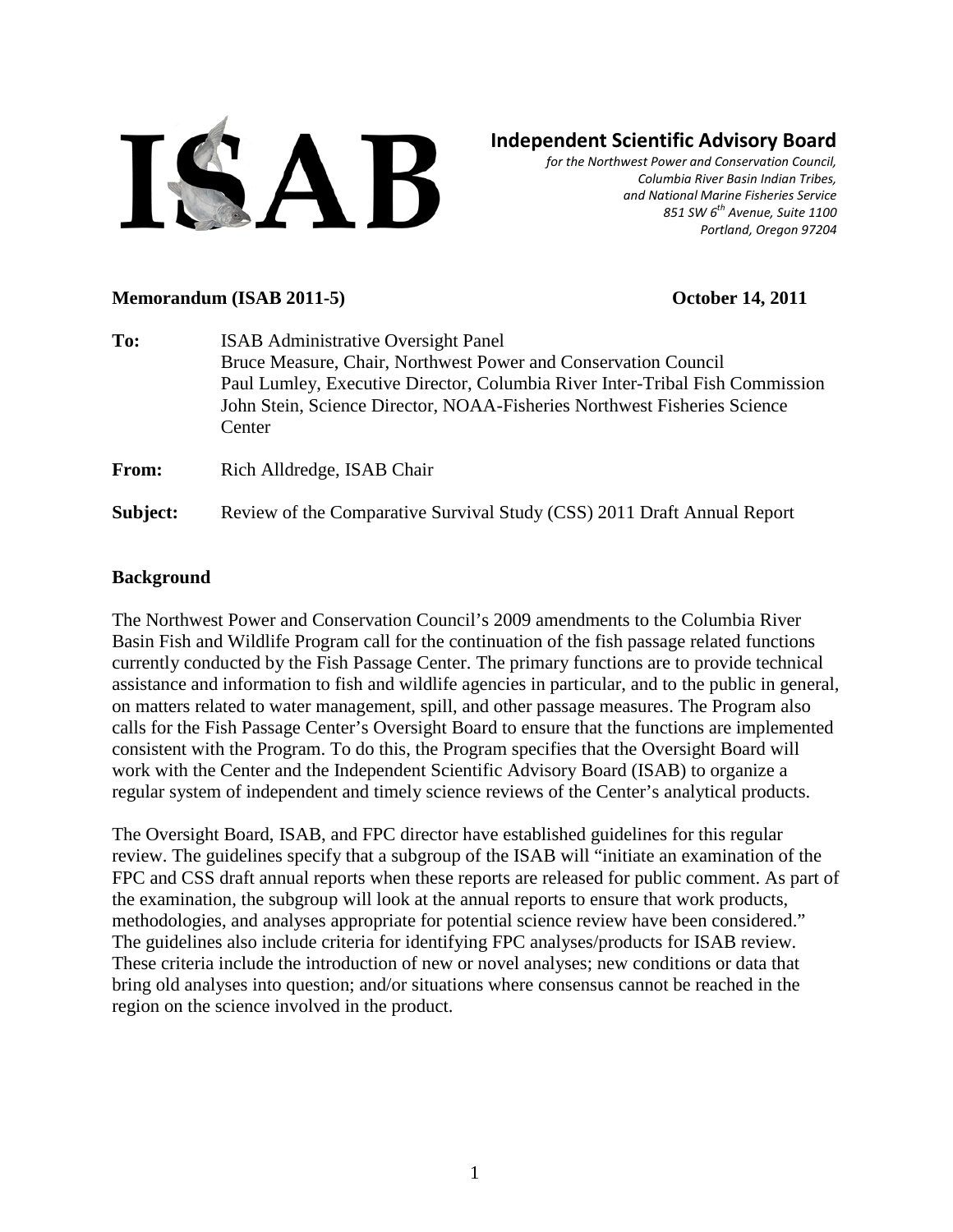#### **Summary**

The ISAB once again acknowledges the continuing improvement in the organization, clarity, and writing quality of recent annual reports, as exemplified in the 2011 CSS Annual Report. The report contains many very useful tables and figures that enhance understanding of complex results. The ability to address how changes in the river environment affect juvenile salmonid migration rates and survival continues to improve as the dataset includes more years and a wider range of environmental conditions. The long time series in survival rates by species, stock (hatchery/wild), and watershed is appreciated.

The ISAB members who attended the CSS Annual Meeting April 7, 2011 would like to acknowledge the very useful exchange of information that took place.

This ISAB review begins by suggesting a few topics for further review, then provides general comments on the content of the 2011 CSS Annual Report, and finally follows with a few specific editorial suggestions.

## **1. Suggested Topics for Further Review**

If sufficient information is available please:

- Consider the influence of mini-jacks on SARs.
- Consider the effects that differential harvest could have on the interpretation of hydropower, hatchery, and habitat evaluations.
- Consider the extent to which PIT-tag shedding and tag-induced mortality varies with species, size of fish at tagging, tagging personnel, and time after tagging.

## **2. General Review Comments**

The detailed Table of Contents is very useful for guiding the reviewers and readers through the manuscript. Inclusion of a Glossary of Terms, which includes acronyms, in the 2011 report is much appreciated.

Overall, the presentation is well organized and well refined. In general, the introductory material and results reviewed are very good. The discussions of implications of results could benefit from more interpretation and explanation.

An overarching comment, repeated from the ISAB 2010 review, is that connections of the migration and survival results with larger ecological concerns are not apparent. Ecosystem issues are mentioned rarely, or not at all. It would be beneficial to more frequently collaborate with researchers working on studies of other species, food webs, habitat, physiology, contaminants, and disease. Such combined studies might give added insights into mechanisms causing the observed temporal patterns in migration and survival. Although extensive interpretation of these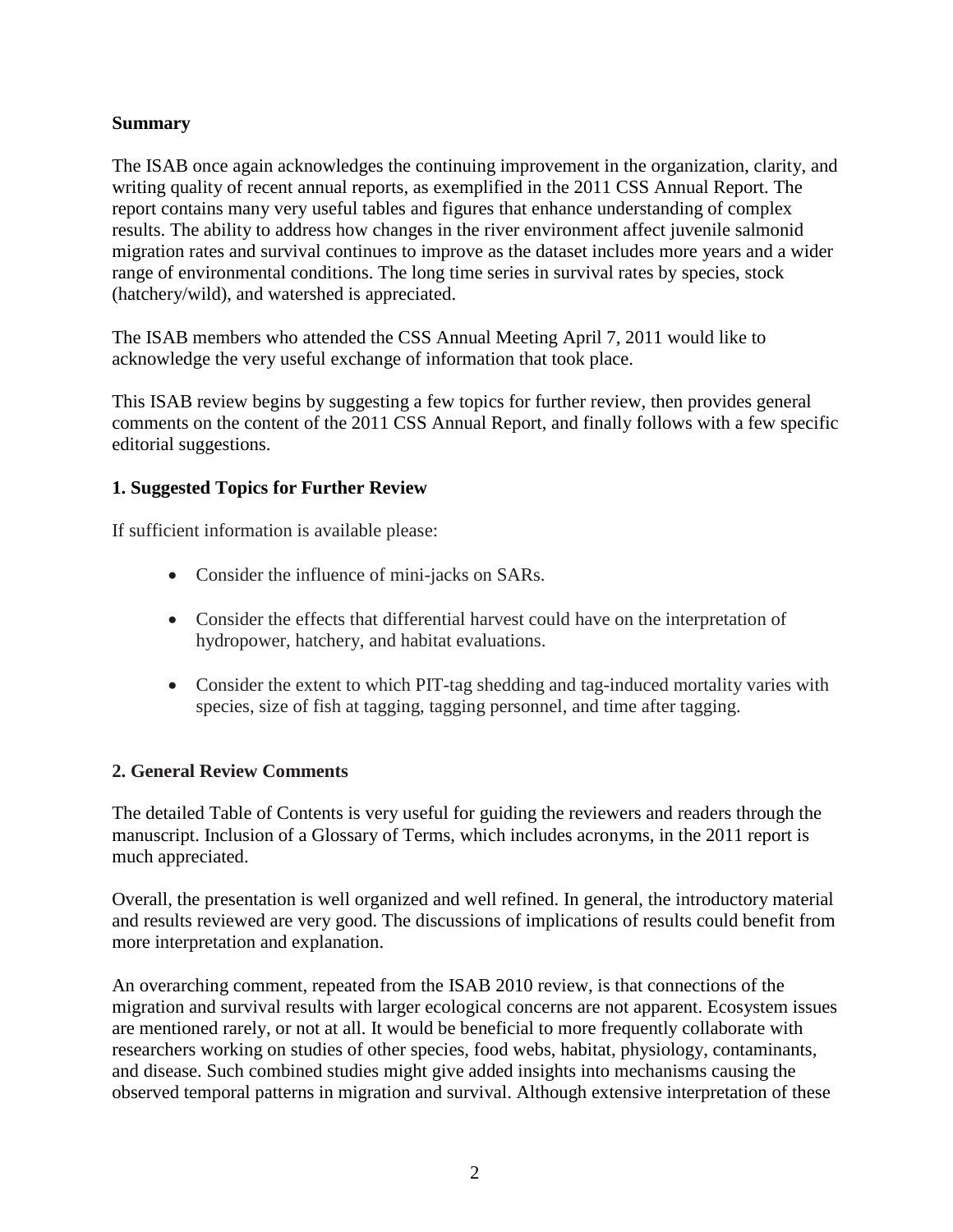issues is perhaps beyond the scope of the reports, more interpretation would provide useful context for results.

### *Chapter 1. Introduction*

The chapter provides a good, fairly detailed overview of the program history and general methods, including information on how methods and the program have changed over time. There is some redundancy, but some redundancy in a detailed data intensive report is welcome. In this introductory chapter it would be worthwhile to briefly describe what each of the subsequent chapters will cover. For example, potential bias in PIT results is not discussed until Chapter 6.

Page 12, Line 25: Are the three passage routes for smolts also the same for the mainstem Columbia dams? If so, include those along with routes through the Snake River dams. If not, mention how they differ.

Page 13, Lines 7-9: The explanation of why TIR does not provide a direct estimate of delayed mortality is not very clear. This paragraph might be a good place to clarify the use of and any difference between the terms "delayed" and "latent" mortality.

Page 14, Lines 20-21: The first explanation of  $T_x$  is not very clear. Please revise.

Page 16, Line 19: Readers unfamiliar with the terms would appreciate a brief definition of "A and B runs."

Page 16, Lines 30-32: Steelhead may delay emigration for a year or two after tagging. It is good that this behavior is recognized and that size data are used to minimize the problem. However, given the reported protocol, what proportion of the tagged steelhead delay emigration, and how many fish would be staying in the river for another year or so after accounting for subsequent mortality? Could this number be estimated from PIT-tag recoveries among juvenile fish recovered a year or so after tagging?

Use of 90% confidence intervals to balance Type I and Type II errors is mentioned on page 15. Some justification for this level of confidence based on the relative "cost" associated with Type I and II errors should be provided or referenced.

The ISAB encourages continued extension of cooperative tagging efforts of wild Chinook and steelhead in the Upper Columbia basin to aid in providing useful information to fill gaps in current knowledge.

#### *Chapter 2. Annual metrics of juvenile survival, arrival time, and migration rate*

This chapter provided a concise and well-organized summary of migration and survival metrics and their results. Overall, the presentation of results was clear, but more interpretation, as identified below, would have given context to the results.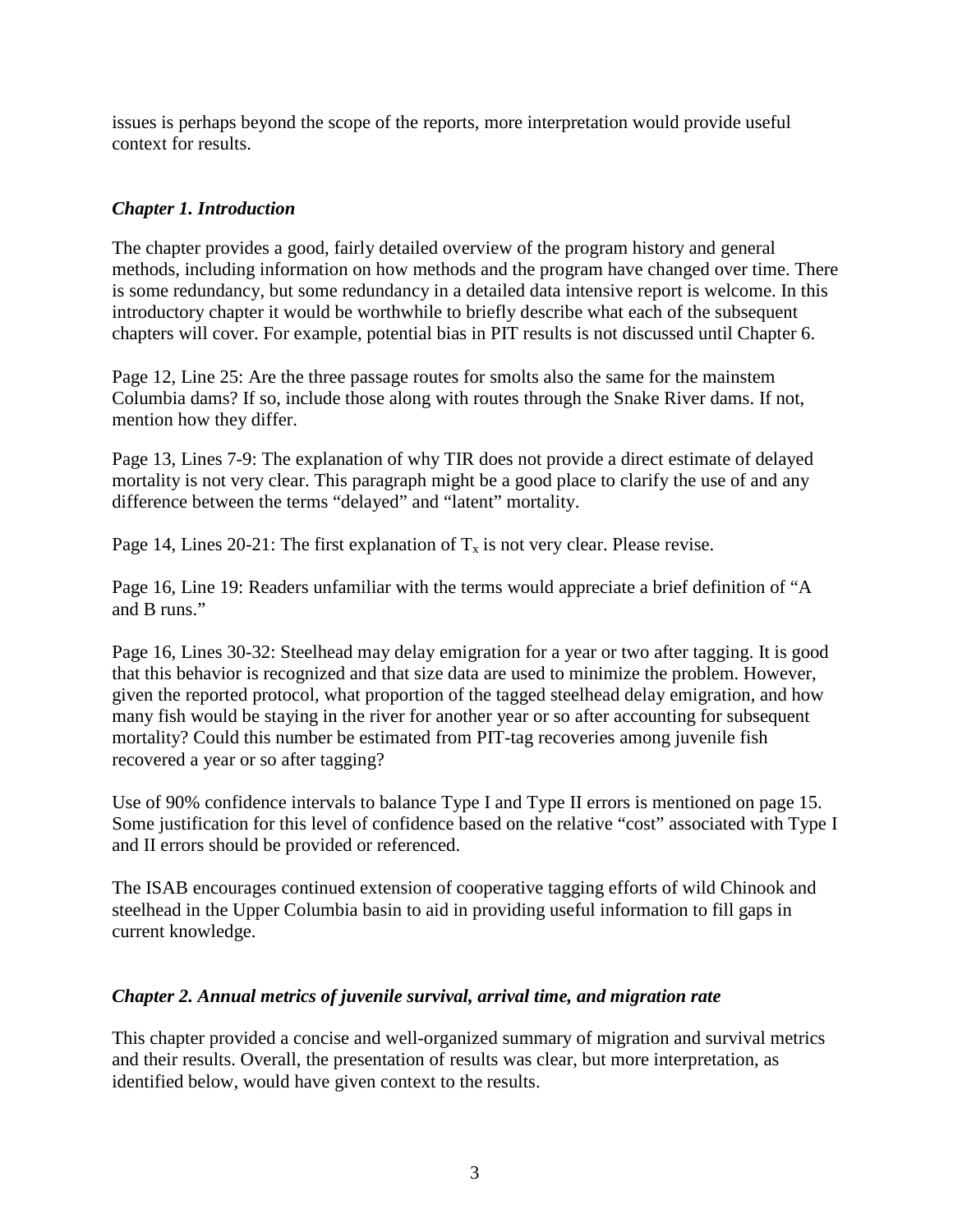When interpreting results please consider that the very narrow emigration window for sockeye depicted in Figure 2.11, in comparison with the wider window for Chinook and steelhead, may be a result of fundamental differences in life histories. The sockeye may all be smolts, emigrating without doubt to the ocean. Their faster migration rate is also consistent with this idea. In contrast, a somewhat smaller fraction of the other species may be emigrating to the ocean and thus have a more protracted pattern and slower migration rate.

The term emigration rate as used is clear enough, but it is a bit deceptive in that it does not really measure a rate. That is, the fish may move faster or slower at portions within sections, and these differences may have impacts on survival. Would a term such as, time between dams, be more appropriate?

Fig 2.1 and others – y axis label "density" is somewhat misleading so please consider using "numbers recovered" instead.

Page 29, Lines 29-30: The statement, "Most wild Snake River PIT-tagged Chinook passed BON at a later date and had a more protracted emigration than those originating from the John Day River" does not seem consistent with Page 30, Lines 3-5: "The John Day River arrives at Bonneville at a similar time compared to Snake River groups …"

Page 32, Figure 2.8 (and others): Deschutes hatchery Chinook show a real spike compared to others. Is this a function of hatchery release timing? More interpretation would be useful.

Page 33, Figure 2.9: given the differences between hatchery and wild steelhead, is it advisable to lump the data, as has been done in this plot?

Page 36, Note on Fig 2.12: Cath, Imna and Mcca – migration rates of Chinook from these three hatcheries apparently increased progressively over years, but not so for other hatcheries. Some interpretation of this phenomenon should be provided.

Page 37, Line 14: "Snake River groups had an increased emigration rate in the lower reach than in the LGR-MCN reach. In many cases, emigration rates for the Snake River groups were higher than for lower river groups." Was this perhaps because lower river groups were spending more time rearing in the lower river?

Page 39, Line 8: "The steelhead migration rate was higher in the lower river than in the LGR-MCN reach." Does that suggest rearing in that reach?

#### *Chapter 3. Effects of the in-river environment on juvenile travel time, instantaneous mortality rates and survival*

One of the major objectives of the CSS is to better understand how changes in the river environment affect juvenile salmonid migration rates and survival. The ability to address this question continues to improve as the dataset includes more years and a wider range of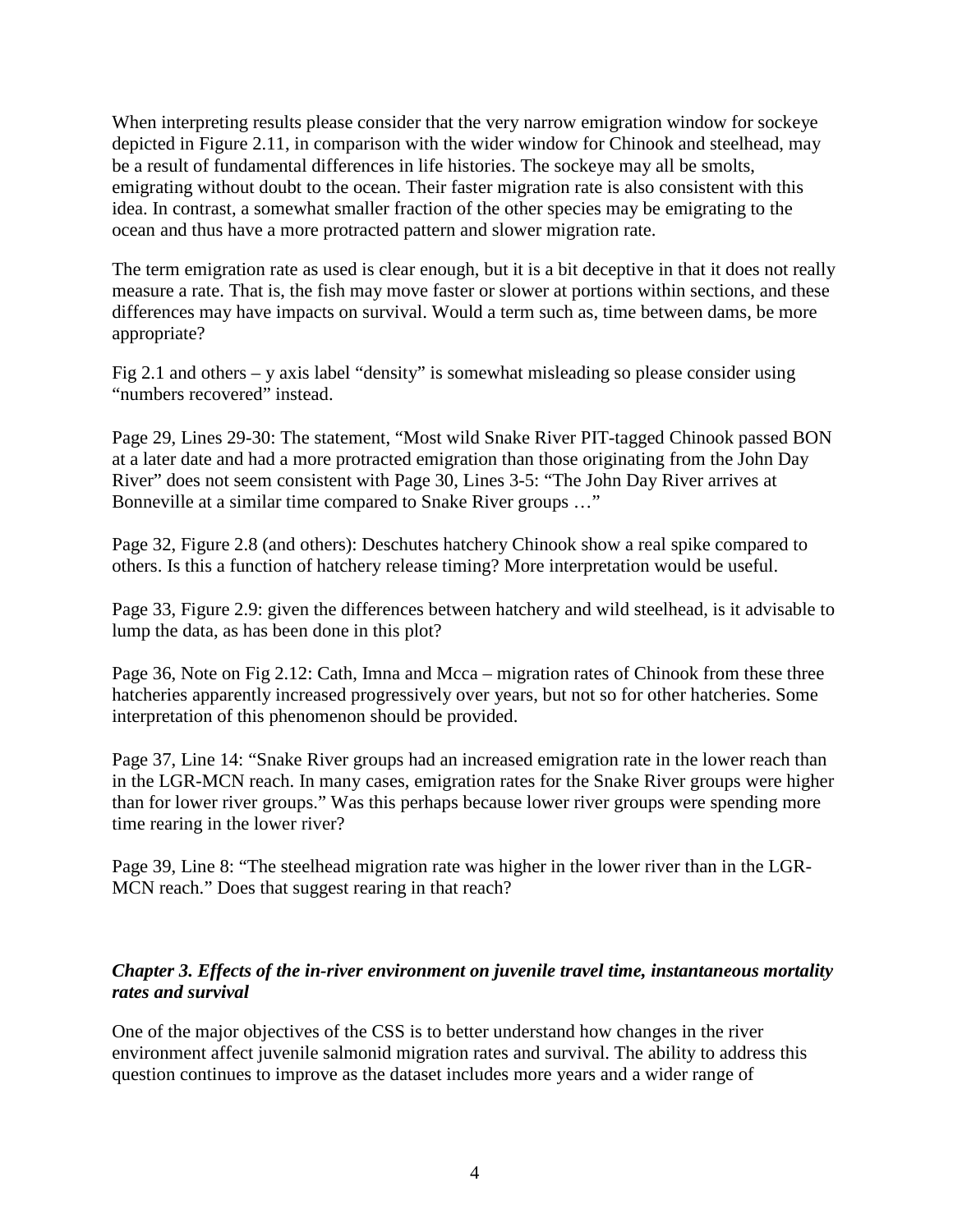environmental conditions. This chapter updates earlier attempts to model the effects of key environmental variables on travel time and survival.

Chapter 3 includes updated versions of the excellent graphs developed in earlier CSS reports showing fish travel times, instantaneous mortality rates, and survival rates (observed values and values predicted from the selected models) for each stock, each migration reach, and each inseason study interval over all study years. Modeling results are reported in the text, but no summary tables are provided for AIC analyses. Tables reporting AIC values for alternative models would be appropriate here. It would be an interesting challenge to develop a method for graphical presentation of AIC analysis results when a number of analyses (in this case, for multiple stock-migration reach combinations) are reported.

A greater synthesis of findings in Chapter 3, as influenced by Chapter 4, would be useful. For example, an interesting conclusion stemming from Chapter 4 analyses is that transportation has not benefitted, or is detrimental to, salmon when inriver survival exceeds 55%. The obvious question is, what conditions lead to inriver survival greater than 55%? While there is some discussion of key survival factors in Chapter 3, it would be interesting to use the data and quantify the levels of key factors needed to achieve 55% survival. For example, what is the interaction between percent spill and river flow needed to achieve 55% and how does this vary as the migration season progresses?

Another table summarizing results by reach and species showing independent variables included in the best fit model with sign of the coefficient and level of significance for each term is strongly recommended. The table might include alternative models in the case where AIC values did not differ much from the selected model.

Page 60, Line 15: Was the bootstrap method considered for estimating variance?

Page 61, Lines 13-16: Derivation of the Box-Cox method is based on variance heteroscedasticity so the method was first designed to correct violation of the equal variance assumption. Nevertheless, application of the method often selects transformations that improve normality as well so it is sometimes identified as a method to improve the validity of the normality assumption.

Page 61, Line 18: Were models containing interactions of independent variables considered? If so, how did they perform? If not, please justify.

Page 62, Line 18: Why was reduced FTT so large for subyearling Chinook but not other species?

Page 63, Line 8: Usually hatcheries release relatively large smolts, in part because they want the fish to emigrate quickly. But here, hatchery steelhead took 2 days longer to migrate than wild steelhead. Was size of hatchery steelhead, presumably age-1, smaller than wild steelhead, which are typically older than age-1?

In Table 3.1, r2 values are presented as proportions of variation explained in relationships characterizing yearling and subyearling Chinook, steelhead and sockeye but r2 values are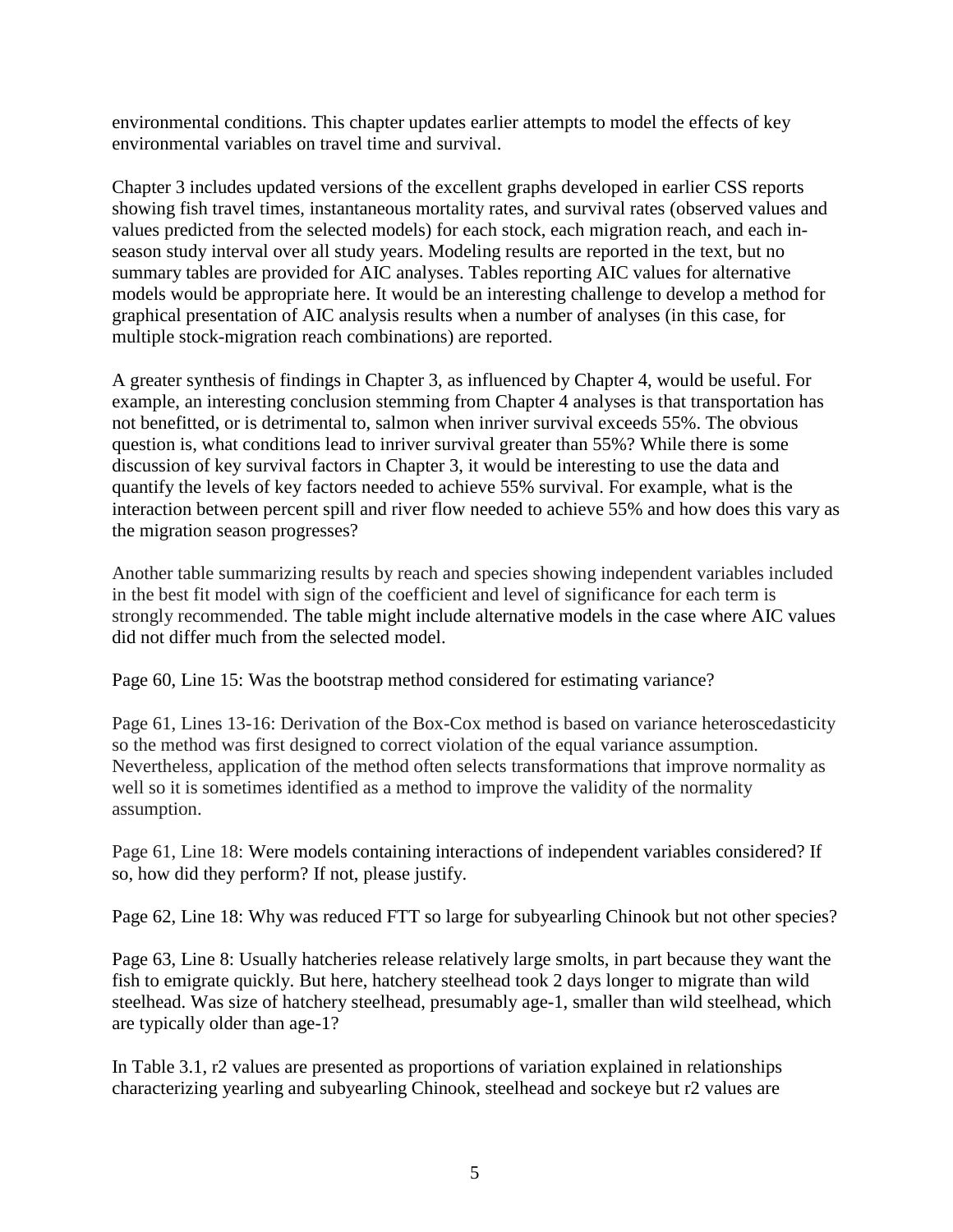meaningful only for linear models including an intercept term. Do all models contain an intercept term? Specifically, is the model for survival a linear model with an intercept term?

Page 70, Lines 24-26: "We see the only way to resolve the remaining questions is to invest in more PIT-tagging efforts for reducing the uncertainty in the lower reach." It would be useful to mention other ways of reducing uncertainty that have been considered in the region and elsewhere and explain why these ways are not suitable.

### *Chapter 4. Annual SAR by Study Category, TIR, and D for Snake River Hatchery and Wild Spring/Summer Chinook Salmon and Steelhead: Patterns and Significance*

This chapter is generally well written and the inclusion of caveats, such as on page 96, is appreciated.

Page 73, Line 38: PIT-tagged study groups should mimic the experience of non-tagged fish they represent. However, as discussed below in this review, new evidence by Knudsen et al. (2009) suggests that PIT-tagged fish may experience higher mortality than CWT fish or untagged fish. More research is needed to quantify differential survival and the degree it varies with size and species of fish.

Page 75: The table with symbol definitions was very useful in understanding the equations throughout the next few pages. However, it does not contain many of the symbols that occur later in the discussion on adults (pages 81-83). An expansion, or second table, would be useful.

In the table: It would be useful to define how A codes 0 or 1 and show, perhaps with brackets, how  $X_{1A2}$ comprises components  $X_{102}$  and  $X_{112}$ , whereas  $X_{1AA2}$  comprises  $X_{1002}$  ...  $X_{1112}$ 

d0 is defined as the "*site-specific* removal at dams…" but isn't it the "*total* removal at dams…"?

Page 77, Lines 20-23: Please clarify that this procedure applies only to 2001.

Page 77, Lines 25-32: It would be worthwhile to provide a table showing the estimated percentage of the migration that went undetected each year  $(C_0)$ .

Page 79, Figure 4.1: The figure is very helpful, and should probably appear earlier in the section. It would help to show, perhaps by encircling with a dotted line, how CRT comprises the components T and R.

Page 81, Lines 13-14: Please indicate what proportion of returns are mini-jacks, and therefore have been excluded from the analysis.

Page 81, Line 15: Mini-jacks can only be identified among those maturing salmon that begin to migrate upriver through a dam with PIT detection (or by blood samples but they do not do this at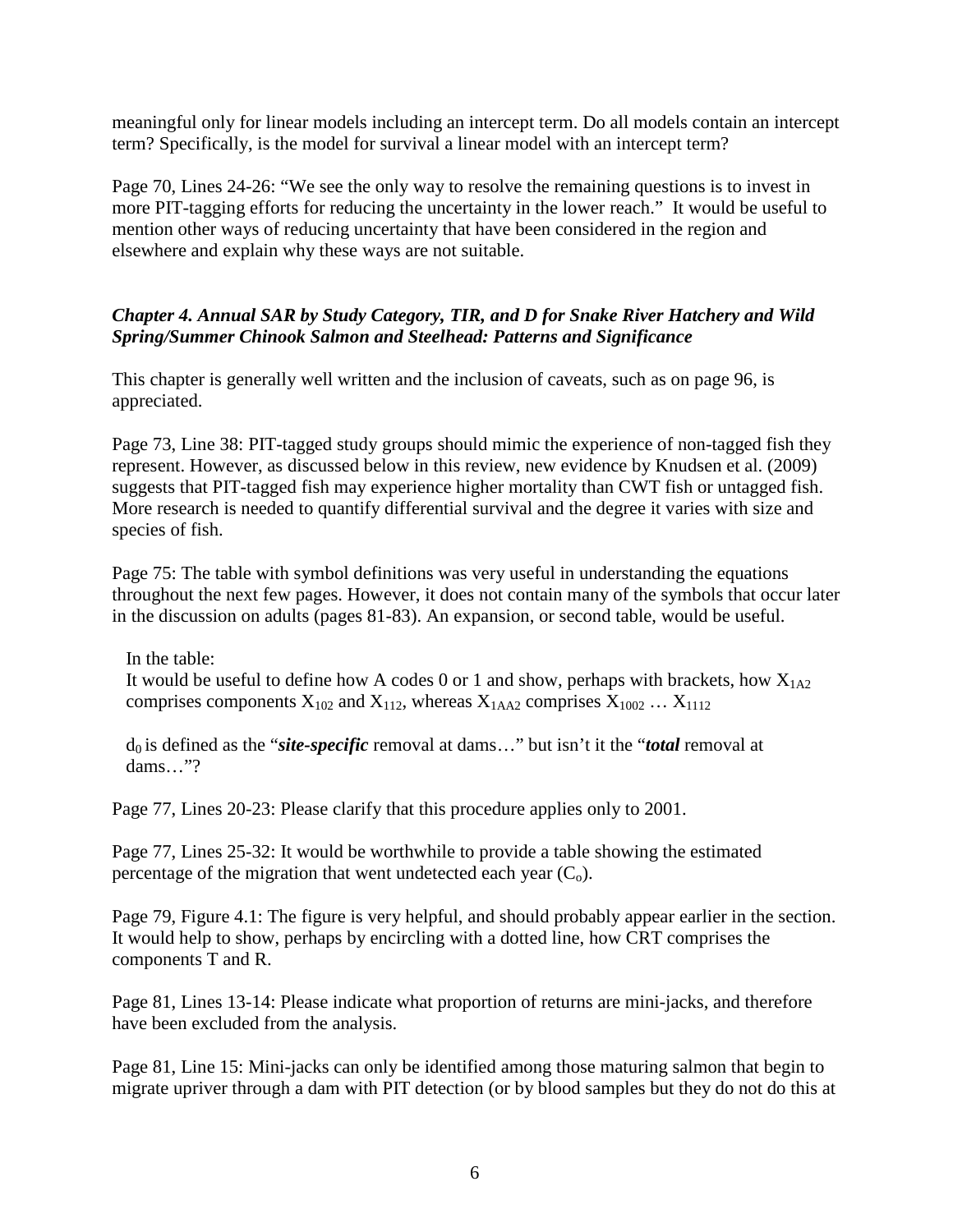dams). Mini-jacks are excluded from PIT-based SARs. Is there possible bias associated with mini-jacks that are collected for transportation versus those left in the river to migrate? Some recent data suggest that mini-jacks may exceed 50% of male spring Chinook in some hatcheries; therefore, differential detection of mini-jacks among transported versus inriver fish could cause significant bias.

Equation 4.7: The terms  $AT<sub>LGR</sub>$ ,  $AT<sub>LGS</sub>$  and  $AT<sub>LMN</sub>$  are not defined in the table, so it is not obvious whether these terms refer to adult detections at each dam (in which case, can adults detected at more than one dam be counted more than once?) or to locations of smolt collection for adults that were later counted as returns (in which case, where were the adults counted?).

Page 97: A discussion of what factors might contribute to the reported differences in TIR and D among the various hatcheries would be useful. Is it related to hatchery practices, river environment below the hatchery, or something else? Is there evidence to suggest why transportation is better for summer versus spring Chinook? Addressing these questions is an important step now that a number of years of data have been gathered.

Page 108, Lines 1-3: Sockeye salmon, which typically rear in calm environments, such as lakes, are much more susceptible to handling stress caused by tagging operations compared with Chinook, coho, and steelhead. Yearling sockeye are typically smaller than yearling of these species and may be more vulnerable to somewhat large PIT tags. Given the new evidence provided by Knudsen et al. (2009), discussed below in this review, on the possible effects of PIT tags on survival of Chinook salmon, it would be worthwhile to investigate whether PIT tags cause increased mortality in sockeye salmon and the degree to which differential mortality may vary with fish size, tagging crew, and year.

Page 108, Table 4.25: How do the SAR values for tagged sockeye compare with SAR values based on total smolt counts and subsequent adult returns, that is, run reconstruction estimates?

Page 110, Lines 9-11: The statement "a variety of operational and environmental factors during the smolt outmigration would only have affected the in-river SARs and thereby the resultant TIRs in 2006 to 2008" prompts readers to expect a conclusion about how TIRs changed after 2006. Can such a conclusion be added?

#### *Chapter 5. Adult passage success rates between dams, D, and the expression of delayed effects*

Quantifying the efficacy of transportation is one of the foundational goals of the CSS. This year the CSS was requested to add success rate by adult return year because this rate is of interest to managers so data for return years 2003-2010 is presented in this report. The CSS study data are designed to apply to management questions, including hydropower operations, hatchery evaluations, and habitat evaluations, but the effect of harvest is not emphasized. Differential harvest effects could be confounding influences that affect interpretation of hydropower, hatchery, and habitat evaluations.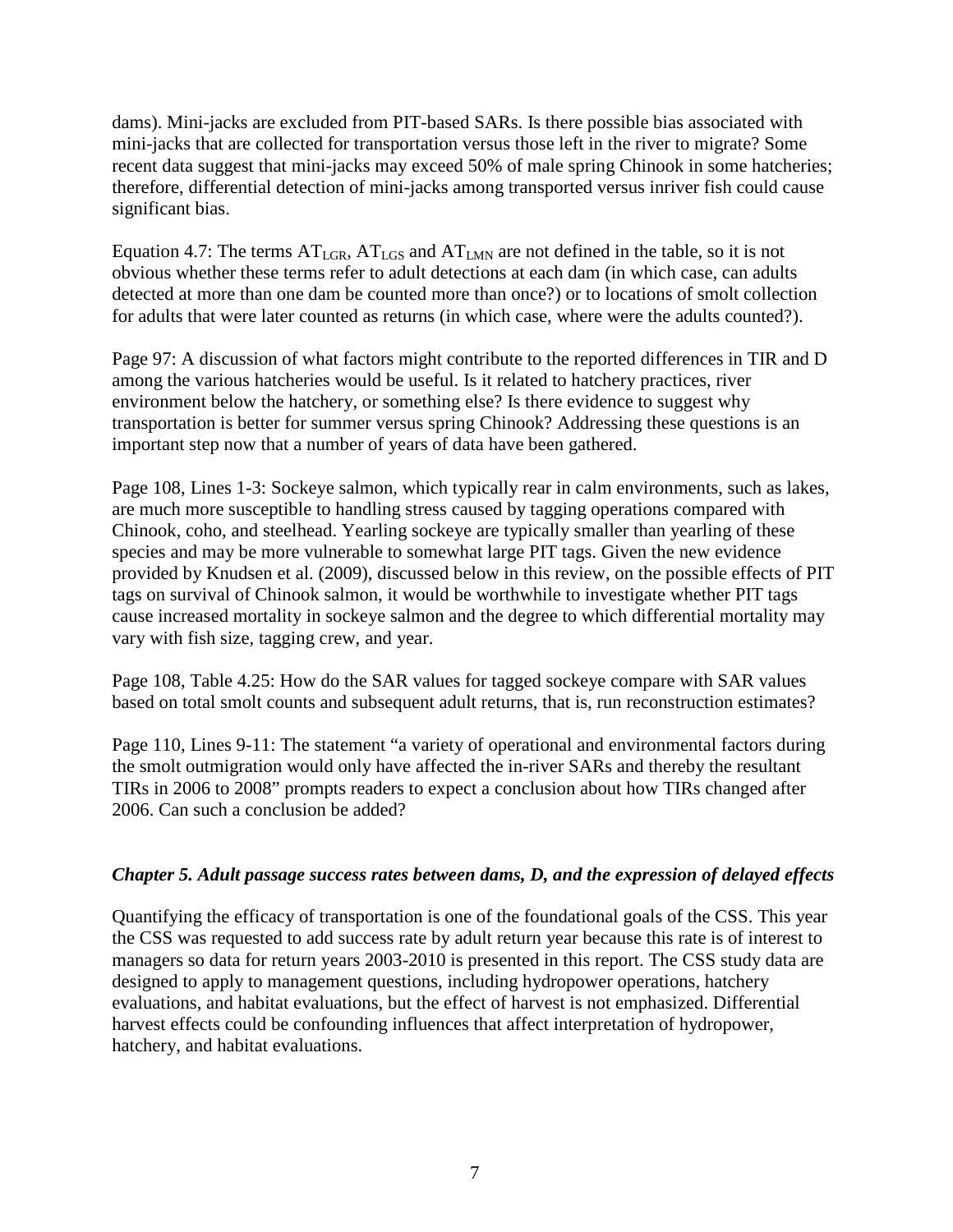Results from Table 5.2 show results indicating transportation had a significant negative effect on adult success in 13 cases, a significant positive effect in one case and no significant effect in 55 cases. A discussion of what factors influence these differing results would be useful including why there is no statistically significant result in 80% (55/69) of the cases presented in the table.

Page 118, Line 12: It is not clear why a constant tagging rate is a primary assumption of this approach. Please explain.

Page 126, Lines 8-14: The results show some cases have a positive regression coefficient for temperature and other cases have a negative coefficient for temperature. A discussion of this apparent inconsistency should be provided.

Page 132, Lines 10-27: The interpretation in the first paragraph, where the adult success rate differential is 92%, is different than in the second paragraph, where the adult success rate is 93%. This apparent inconsistency in interpretation should be resolved.

Page 133, Conclusions: Are the estimated differences in straying rate sufficient to account for the estimated differences in success rate?

If the adult fish that were transported are straying more than in-river migrants, as indicated, are they also more likely to be vulnerable to fisheries during their upriver movement? Are there any data to evaluate this possibility? How reliable is the harvest data from the tribal fisheries between BON and MCN, to what extent is the catch in Zone 6 and Zones 1-5 below Bonneville sampled for PIT tagged salmonids, and can such data be used to contribute to this comparison? For example, Figure 5.5 shows that most of the strays were last detected at the lower dams, suggesting that they may remain in these areas, and perhaps be caught at a higher frequency in tribal fisheries

Page 140, Tables 5.3-5.6: Include  $+\prime$ - signs for regression coefficients in the models as well as pvalues to indicate the direction and level of significance for each variable in the model.

#### *Chapter 6. Patterns in Annual Overall SARs*

This is a good, important, and well-written summary chapter. The long time series in survival rates by species, stock (hatchery/wild), and watershed is appreciated. This chapter discusses some critical potential bias issues associated with PIT-tag survival rates (and RR survival) that were raised in previous chapters, so it may be worthwhile for the Introduction to provide a more complete explanation of Chapter coverage.

Page 146, line 38: "Estimates of *S.oa* and *S.o1* can then be used to evaluate ocean and smolt migration factors that may influence ocean survival as called for in the Fish and Wildlife Program (NPCC 2009)." It is unfortunate that apparently analyses cannot estimate survival from BON to the seaward end of the estuary (Astoria). There is no discussion of, or reference to, studies that have investigated that aspect (especially McComas et al. 2008)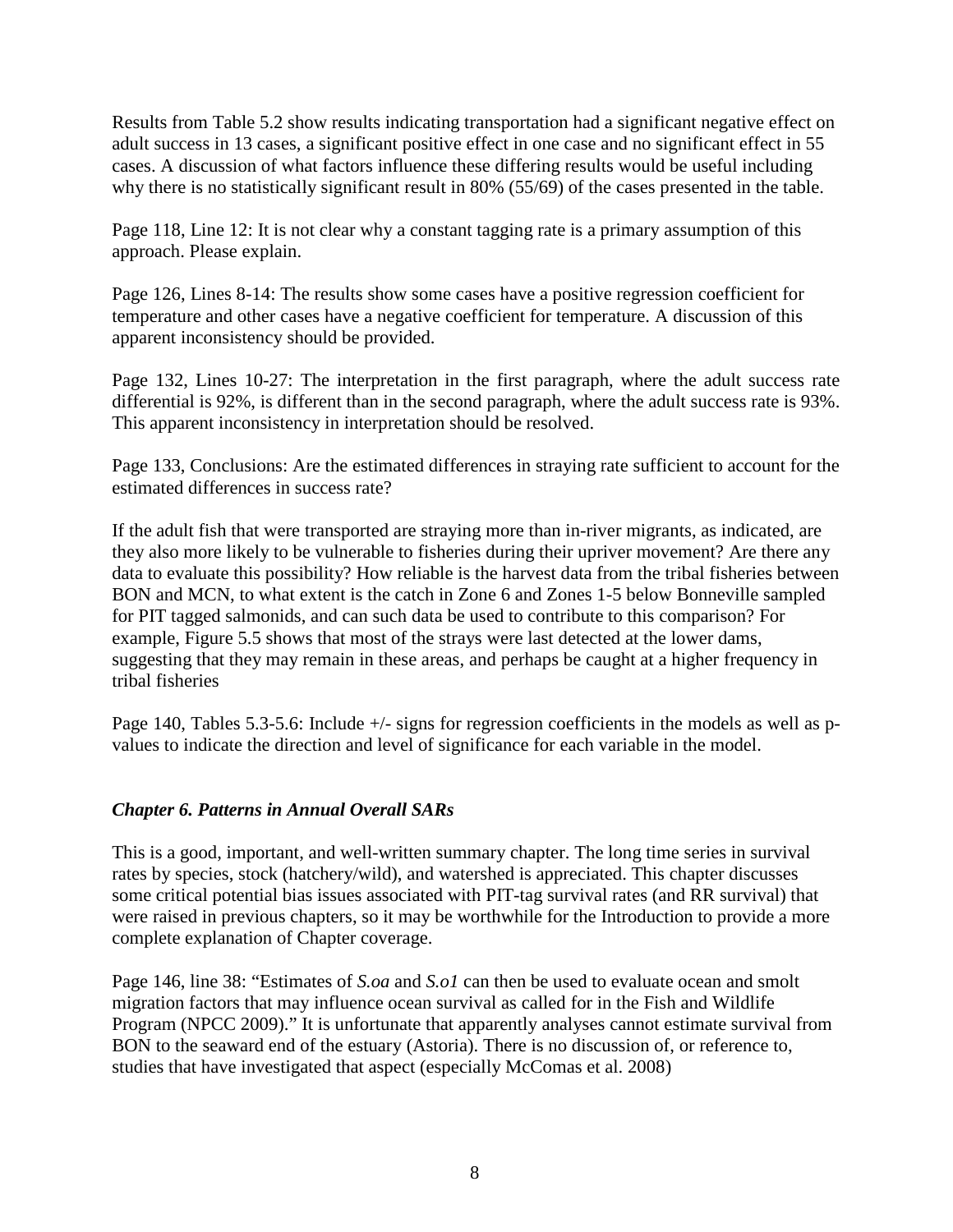Page 147: The description of wild Snake River Chinook SARs does not mention the race of Chinook salmon. Are these SARs based on total smolt production and total adult returns of all races (spring, summer, fall)? If so, please mention this, as it is important when comparing wild and hatchery survival rates. If not, please explain how race of wild Chinook smolts is identified in the estimates based on run reconstruction and PIT tags.

Page 148, Line 14: Does reliable evidence exist to explain why SARs of summer Chinook tend to be higher than spring Chinook?

Page 150, Line 11 -. Snake River wild steelhead and wild Chinook SARs were highly correlated (0.72) during the 1964-2008 period when aligned by smolt migration year. Does this suggest an estuary/ocean effect or a common effect in freshwater that propagates through to ocean/estuary? Are there data to support an interpretation?

Page 153, Line 4: Please report the geometric mean of Yakima wild Chinook, if it is available, so that reported values will be consistent.

Page 153, Line 17: The correlation of SARs between regions should be discussed in more detail to better understand the implications.

Page 156, Line 9: The statements such as this identifying new analyses that CSS plans to do in the upcoming year are appreciated.

P. 161. The comparison of SARs based on PIT tags and run reconstruction (RR) is informative. The two studies suggest that SARs based on RR are 19% or 38% higher (geometric means) than those developed from PIT tags. In a given year, this difference was as much as 57% (CSS Figure 6.11). The discussion of sources of bias (e.g., tag loss and increased mortality) is good, but the authors conclude that much remains unknown. Given this conclusion, the CSS report should highlight a recommendation to further investigate factors causing bias in PIT-tag metrics. Potential PIT-tag bias is a critical topic for the Fish and Wildlife Program and additional research is needed to determine the extent to which PIT-tag shedding and tag-induced mortality varies with species and size of fish during tagging, tagging personnel, and time after tagging.

It is noteworthy that the RR approach to SARs probably includes mini-jacks in the mortality category because mini-jacks are not identified at release and mini-jacks are not counted in the adult returns. In contrast, SARs based on PIT tags reportedly exclude mini-jacks that are detected as they migrate back up the adult ladders (P. 81). Exclusion of tagged mini-jacks would cause SARs based on PIT tags to be higher than RR estimates. Therefore, the reported PIT tag bias (low SARs) may be even greater than that estimated by the previous two investigations and as shown in Figure 6.11 of the CSS report. The influence of mini-jacks on SARs needs more attention and research.

The CSS evaluated untagged fish releases associated with the PIT fish releases (p. 14). Could high variability in mini-jacks produced by each hatchery (or in the wild) influence extrapolations of PIT-tagged fish to untagged fish?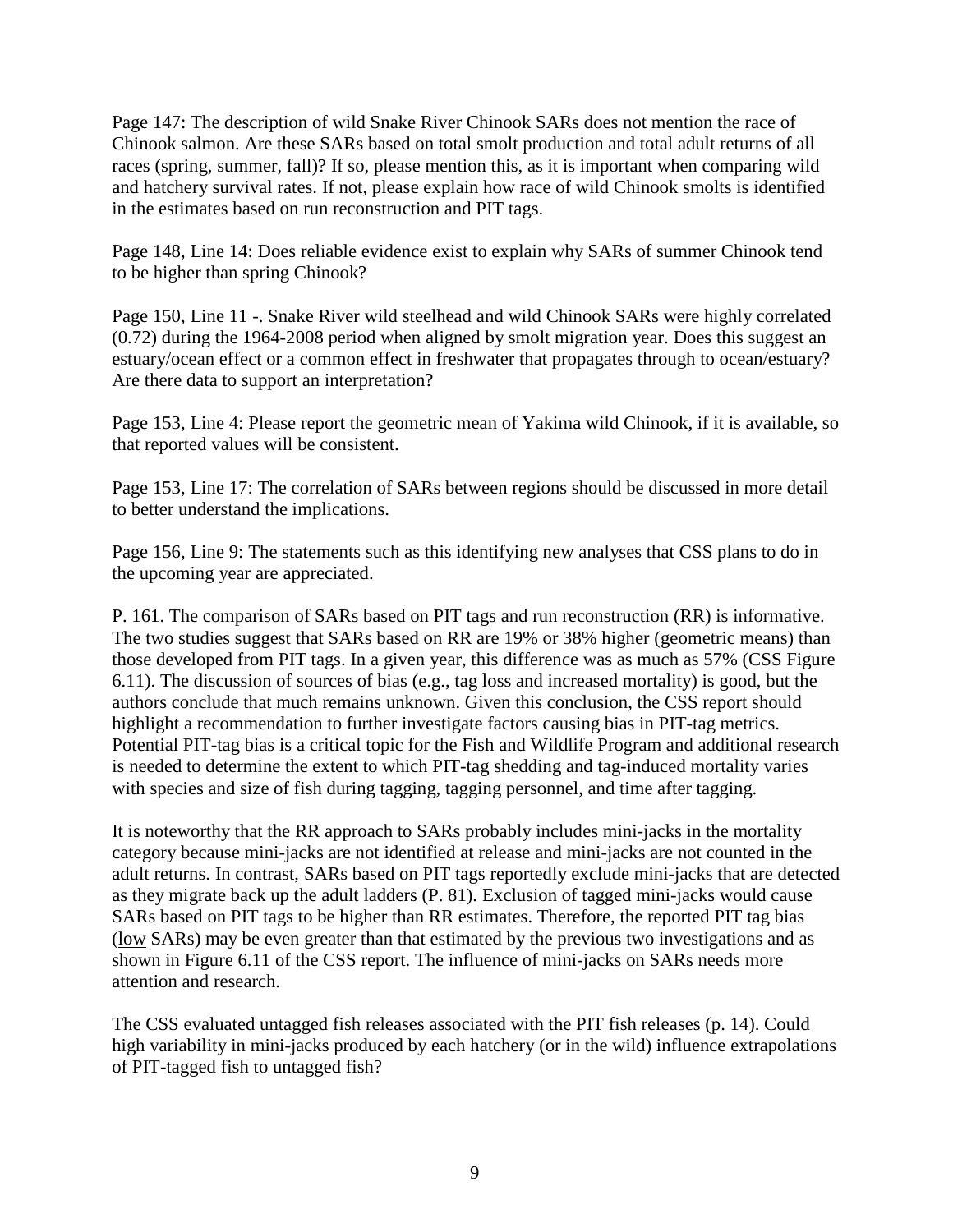Page 163, Line 24: "Similar factors during the smolt migration and estuary and ocean life stages appear to influence survival rates of Snake River wild and hatchery spring/summer Chinook populations, based on our evaluation of trends in SARs for the wild and hatchery groupings." This is an interesting finding. Do data exist to show how the differences in habitat use shown by wild and hatchery fish in freshwater may or may not influence SARs?

Page 165, line 15 "In addition, evidence of positive covariation in mortality rates between the freshwater and subsequent marine-adult life stage for each species, suggests that factors affecting mortality in freshwater partially affect mortality during the marine-adult life stage (Haeseker et al.)." A discussion of these factors would be useful.

## *Chapter 7. Patterns of variation in age-at-maturity for PIT tagged spring/summer Chinook salmon in the Columbia River Basin*

This chapter examines three questions: (1) Is there is a relationship between smolt-to-adult survival (SARs) and age-at-maturity, (2) Do juveniles transported from Snake River dams differ in age-at-maturity from those that migrate in-river, and (3) Are there common patterns of interannual variation in age-at-maturity for stocks originating from different locations in the Columbia Basin?

Chapter 7 is concise and states results clearly. As elsewhere in the report, details on the results of statistical analyses (sample sizes, F-values, and probability values) are not provided in the text or in appendices. An ANOVA table to support Figure 7.1, perhaps in an online appendix, would be useful. The very brief discussion is unclear with regard to the possible application of these results to management. The leap from the Results (where significant among-stock and among-year differences in age-at-maturity are reported) to the Discussion's focus on jacking-rate differences between stocks needs considerably more explanation to fill in the intermediate steps. Mention of some of the various environmental and biological factors that could produce some degree of synchrony in age-at-maturity of multiple stocks would be of interest here.

The observation that "there is evidence that some annual factor is influencing mean age-atmaturity across the Columbia River Basin Chinook salmon stocks" is an important finding. Does CSS have further plans to investigate factors influencing age-at-maturity?

Page 183, Lines 39-46: Evidence should be presented that statistical assumptions such as normality, model linearity, and homogeneity of variance were checked and found valid.

#### *Chapter 8. Snake River Fall Chinook*

Pages 194-195: More detail on how "holdovers" would affect the estimation of SARs and TIRs would be useful. The paragraph addressing this point (page 195, lines 21-25) should come earlier and the explanation should be edited for clarity.

Page 196, Lines 21-24: It would be worth noting that this procedure leads to an inherent bias in the calculation of  $H_p$  in that all fish coded 1 (detected as holding over) must have held over, but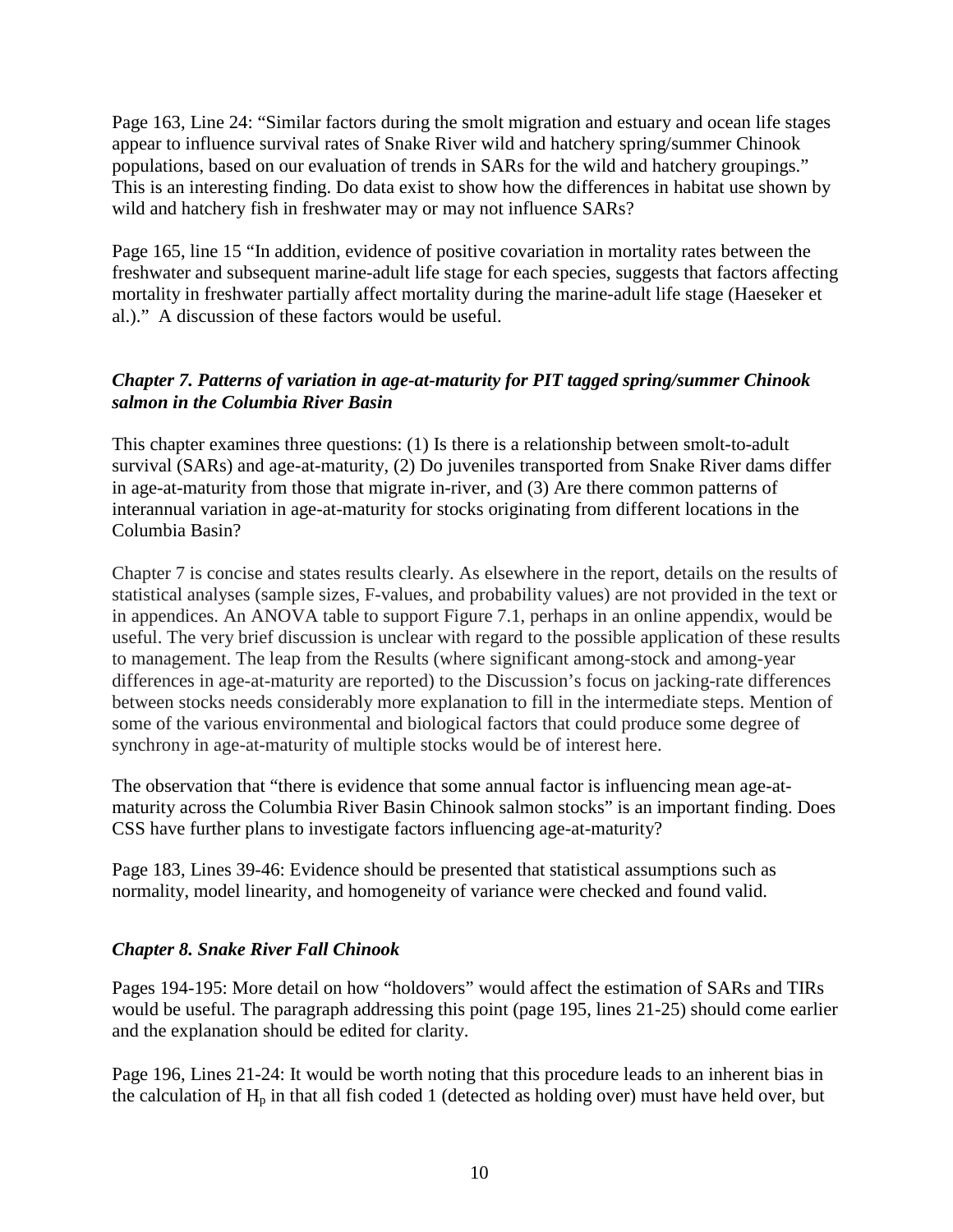fish coded 0 may also have held over but gone undetected. In other words,  $H_p$  will be biased low to some extent. Presumably the error distribution in equation 8.1 is assumed to be Normal, but how might that distribution and the resulting statistics for comparing the fit of different models be affected by the possible underestimation bias?

Page 197, Line 28 (and tables 8.4 and 8.5): Only two models are mentioned and compared in the results, but it is stated or implied in the methods (lines 38-43, page 196) that *four* models were considered and compared.

The reason for the rather elaborate modeling effort is not clear. Although it is of value to confirm that late-release and smaller fish have a higher probability of residualizing for a year, application of the procedure does not seem to have been done in the "demonstration" with 2006 migration data. This description is given on page 195, "Once holdover probabilities can be modeled, then those groups and/or individual fish within groups with relatively high probability of being detected as holdover can be removed from consideration for use in estimating SARs using the CSS methodology." Holdover fish were simply identified from PTAGIS data and removed from the database. More explanation of the utility of the modeling effort would be beneficial.

Page 207, Discussion: It would be helpful to include some discussion of how holdover rate has been affected, or would be predicted to be affected, by the significant trend towards earlier release of fall Chinook from hatcheries (Figure 8.7). The modeling results predict that earlier release would reduce the holdover rate if size-at-release were constant. Has size-at-release remained constant, and if not, how would the predicted holdover rate be affected by the actual trade off between size and release date?

#### **3. Editorial Comments**

Pages 19-20 Tables 1.2 and 1.3 refer to groups marked in 2011 and *2010*, respectively. Is this an error?

The legend for Figure 2.11, "Timing of PIT-tag detections at Lower Granite dam for sockeye during 2009-2010 (top two panels) and BON (bottom two panels). Plots are for Oxbow and Sawtooth hatcheries" is not correct in describing content of the top and bottom panels.

Page 23, line 27 "We divided the hydrosystem into two reaches for summarizing survival and migration rate: LGR-MCN and MCN-BON. We used Cormack-Jolly-Seber (CJS) methods to estimate survival rates through the two reaches based on detections at the dams and in a PIT-tag trawl (TWX) operating below BON (Cormack 1964, Jolly 1965, Seber 1965, Burnham et al. 1987)." In effect, isn't this three reaches?

Page 37, Lines 15-16: Delete the first "faster."

Page 57, Line 4: "thee" should be "three."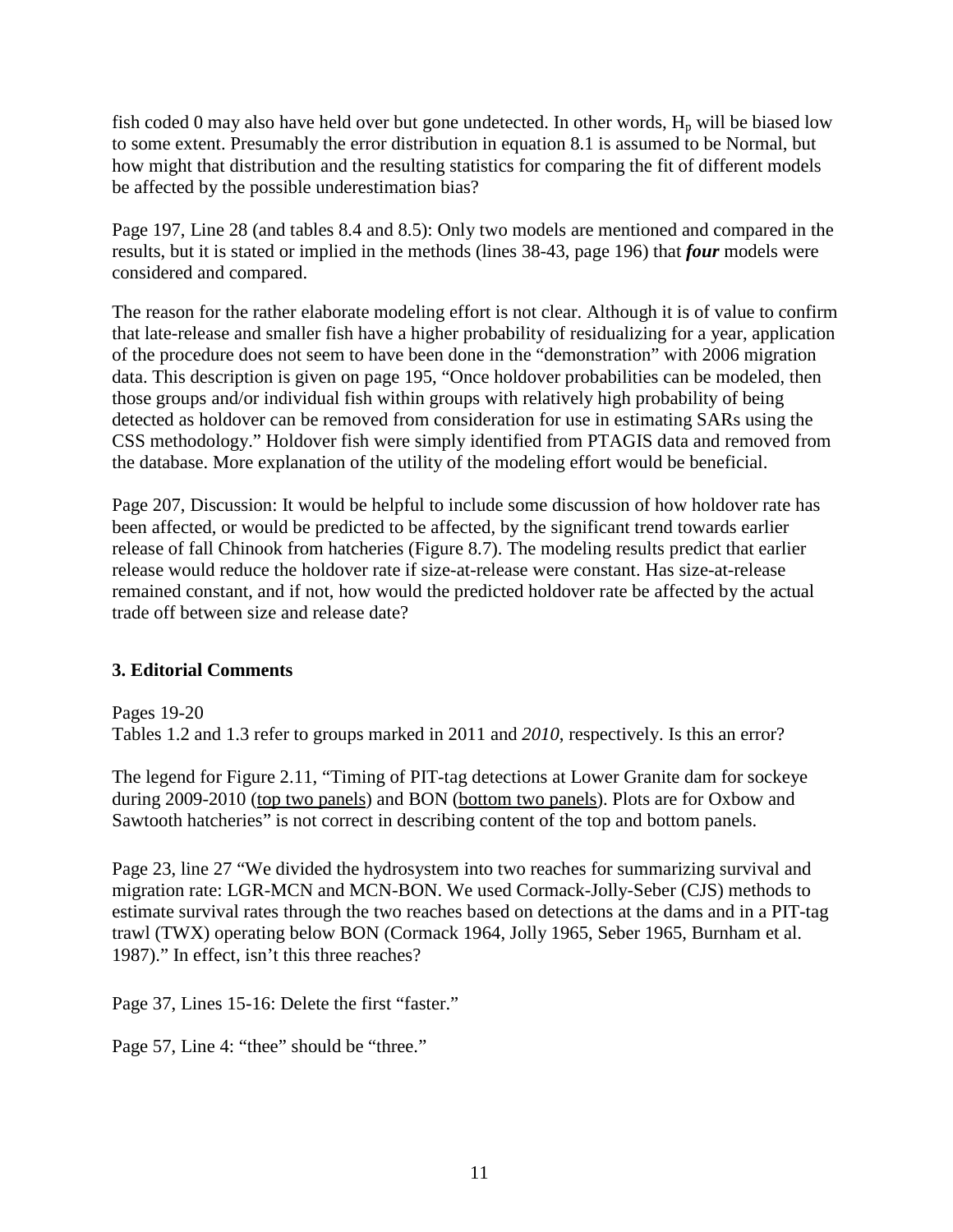Page 58, Lines 34-43: Survival results could be presented in a more understandable manner in a table.

Page 76: Equation 4.2 refers to R, but it presumably should be  $R_1$  as in the table?

Page 77, Line 28: Should ">6%" be "<6%"?

Page 82, Lines 22-23: The explanation in the text is potentially confusing. Please consider, "D is the ratio of SARs of transported smolts  $(SAR(T_0)$  to SARs of in-river migrants  $(SAR(C_0) ...$ "

Page 96, Table 4.12: Values for "combined A-run" appear not to have been computed yet and are shown as zeros. These are presumably placeholders.

Page 112, Figure 4.10: It would be helpful to label points with years, at least for extreme points, because 2001 appears to have a lot of leverage in the regressions for both species.

Page 116, Line 9: Specify which estimate. "...but the estimate of detection efficiency will not."

Page 119, Equation 5.5: LHS refers to  $NT_{2-salt}$ , NCO<sub>2-salt</sub> and NC1<sub>2-salt</sub> but RHS refers to PROP(3salt). Is this an error?

Page 124, Figure 5.2 and Page 125, Figure 5.3: The legends refer to a line at 0, but 0 is not included in the scale of interest.

Page 126, Lines 1-2: Insert commas in the list of factors for clarity.

Page 127, Lines 15-18: The meaning of the sentence is not clear. Please edit for clarity.

Page 134, Table 5.1, Title Line 5: Change "is" to "are"

Page 127, Line 6: "Figures 5.3-5.4" should read "Figures 5.4-5.5". For context, would be helpful to indicate the overall proportion of juveniles that were transported in the year(s) resulting in the high proportion (88%) of transported fish in the 31 adult strays.

Page 132, Line 16: "... in these years." Clarify which years.

Page 159, Line 10: Delete "changes from"

Page 162, Line 32: Does "at the Columbia River mouth" refer to the NOAA PIT trawl location, the Astoria Bridge or further seaward?

Page 173 Table 6.13: presumably "LGR-to-BOA SARs…" should read "LGR-to-**GRA** SARs", consistent with the pattern in previous and subsequent tables.

Pages 199-202, Figures 8.8 - 8.10: Suggest labelling the y-axes in these figures to improve comprehension.